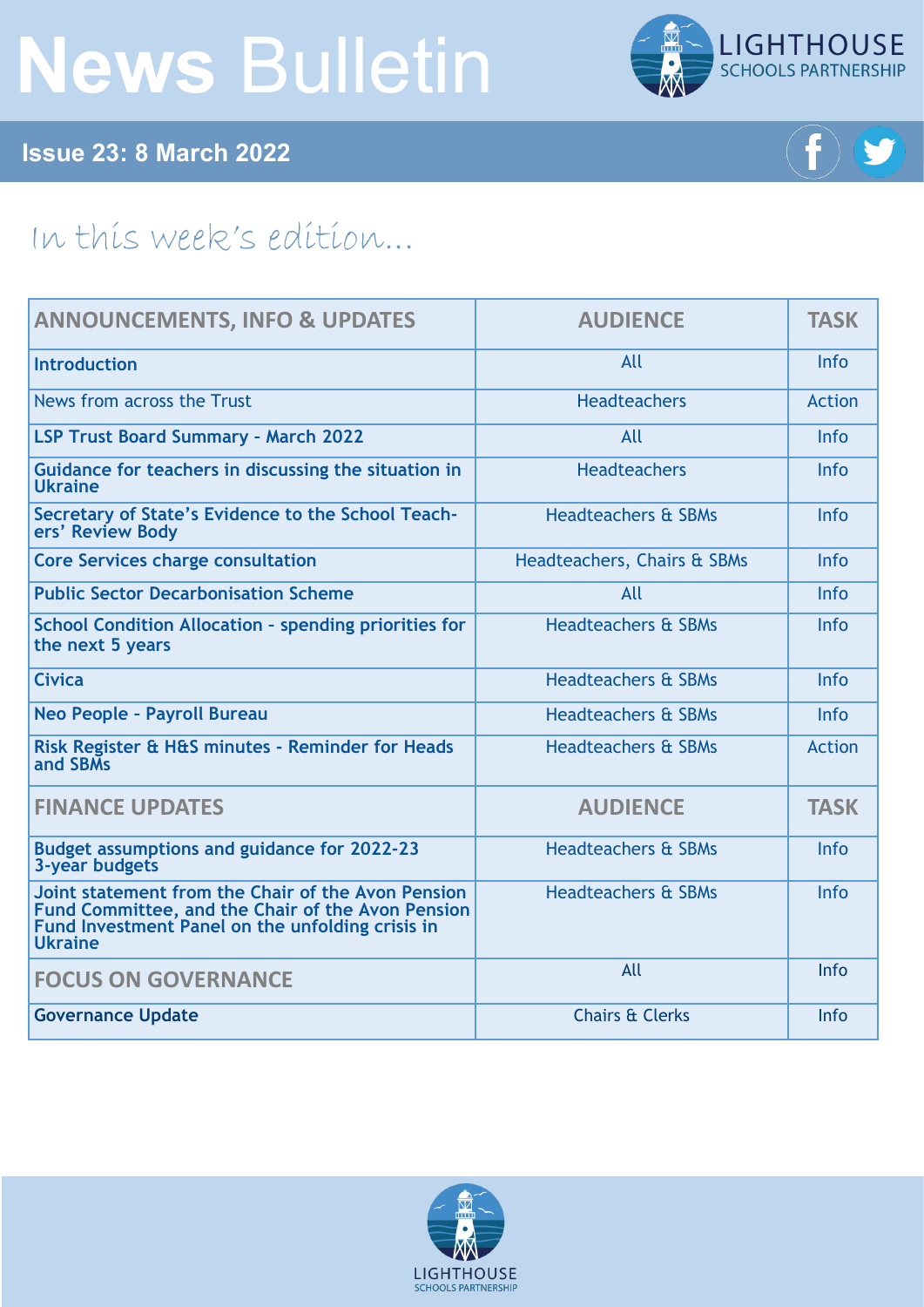#### <span id="page-1-0"></span>**Introduction**

The introduction is something of a rattle bag this week, so please forgive the lack of a unifying theme. At the suggestion of one of our Heads, I have written a 'News from across the Trust' article for you to include in your own newsletter. As time has gone on it has become apparent that to be properly accountable to our community we must be more visible. I'll try and find some other opportunities to share good news from across our schools with you for newsletters again next term. I suspect that many of our parents are in blissful ignorance of our existence, so when you run the article, you may wish to introduce it by saying that the Trust is an education charity that is currently made up of 24 schools, with several others likely to join in coming months.

Talking of which, I am very pleased to tell you that Wrington and Burrington schools have applied to join LSP and our Trustees have given conditional consent, which as we all know opens the due diligence process on both sides. I'll be talking to the HT reference groups about this in coming weeks. We are also in the last countdown to St Andrew's joining us on 1<sup>st</sup> April and we look forward to all that they will bring to increase our capacity and strength.

You will have seen in the press that the Secretary of State has made his submission to the STRB. He proposes a very significant improvement in pay for teachers at the start of their careers but with a below inflationary increase for UPS and Leadership grades (more details provided later in this bulletin). We may have a range of views about that, but you will be pleased to hear that we had correctly predicted the rises in our budget setting assumptions, so our figures won't need to be revised and are published later in this bulletin. You will also see that estimated cost pressures are significant and, in some cases, eye watering!. Combine this with the difficulty that we are facing to recruit new staff and the demographic challenges in primary phase and it is clear that the next few financial years will be challenging. We will continue to work on your behalf to achieve the best value for money possible and please share your concerns or opportunities to make savings with us.

#### **News from across the Trust**

Click [here](https://foldr.lsp.org.uk/public/PY0ZN) to download the March edition of News from across the Trust including collaboration on curriculum, investment in school buildings, and an update on our Carbon Reduction Plan.

Please include this in your newsletters and share with your school communities.



#### **LSP Trust Board Summary – March 2022**

At a meeting held via Microsoft Teams on  $2^{nd}$  March 2022, the Board undertook the following actions:-

- Noted a Diocese Trustee appointment for a second term for Mike Sewell
- Noted a Trust Members appointment for a second term for Brian Wibberley
- Received and challenged the CEO report
- Received and challenged the CFOO report
- Noted monthly management accounts to 31<sup>st</sup> January 2022
- Received summary reports from Finance and Staffing & Pay Committees
- Approved School Condition Allocation (SCA) arrangements
- Gave conditional consent for Wrington & Burrington CofE Primary Schools to apply to the DfE to join LSP
- Noted responses to the Core Service Charge consultation and Approved all proposals as set out in that consultation
- Noted RAG updates from all schools
- Approved LGB co-opted Governor appointments and Noted LGB Governor membership updates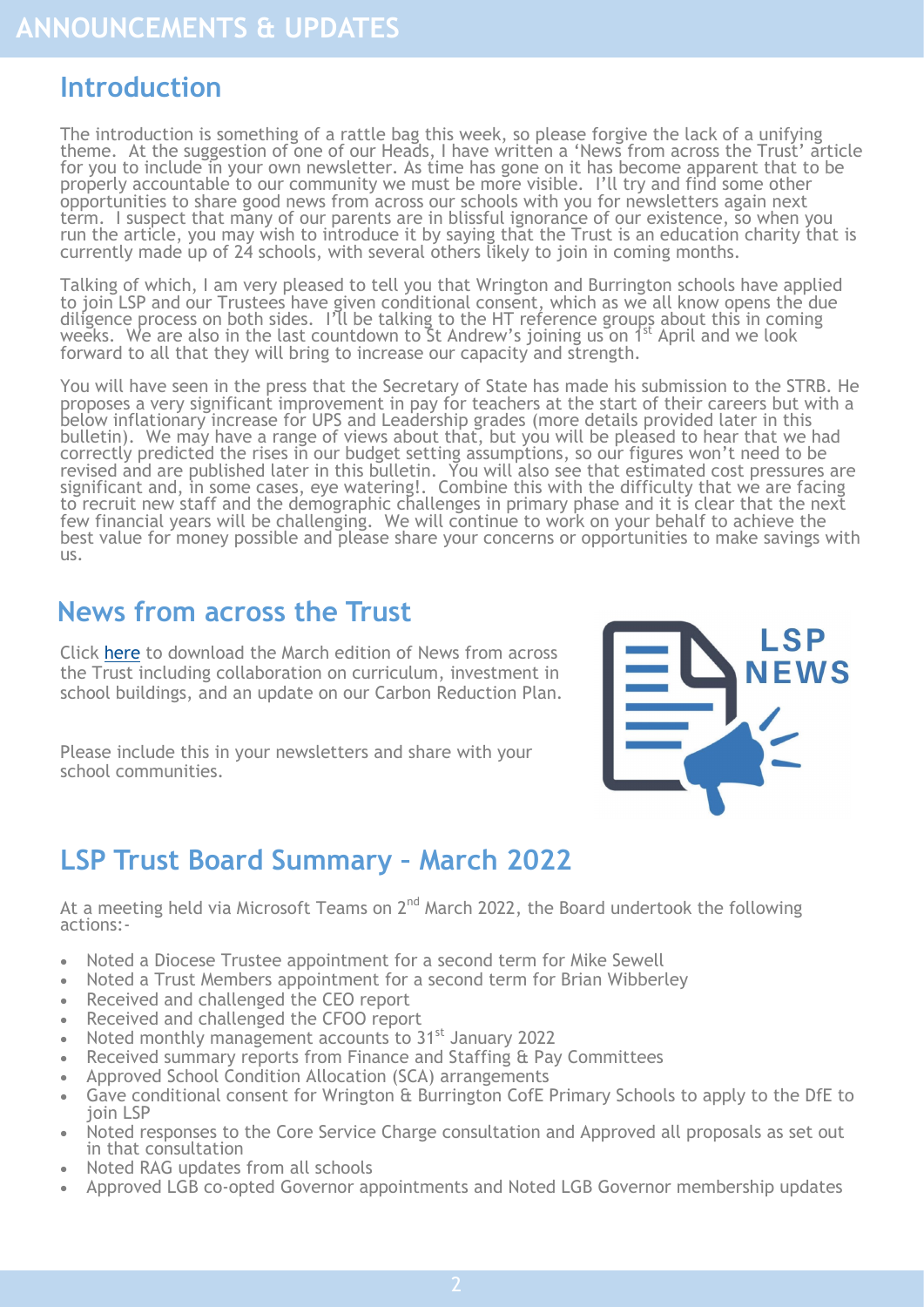#### <span id="page-2-0"></span>**Guidance for teachers in discussing the situation in Ukraine**

Schools may wish to share these resources with staff to support discussions in class.

[https://nya.org.uk/ukraine](https://nya.org.uk/ukraine-crisis/)-crisis/ - this maybe particularly helpful for secondary schools

<https://twitter.com/muddychurch/status/1496839208207470599>

[https://kitchentable.org.uk/praying](https://kitchentable.org.uk/praying-for-the-crisis-in-ukraine-with-our-children/)-for-the-crisis-in-ukraine-with-our-children/

#### **Secretary of State's Evidence to the School Teachers' Review Body**

The Secretary of State has set out **[proposals](https://assets.publishing.service.gov.uk/government/uploads/system/uploads/attachment_data/file/1058855/STRB_Written_Evidence_2022.pdf)** for how the pay awards for the academic years 2022 to 2023 and 2023 to 2024 should be applied to meet the government's ambition to raise teacher starting salaries to £30,000 in his published his evidence to the School Teachers' Review Body (STRB).

It proposes uplifts to M1-M6 over the next two years such that M1 reaches £30,000 at the end of this period, with progression between each pay point at 5.5%. For teachers on the upper pay range and leadership ranges, it proposes a 3% pay award in 2022/23 and 2% in 2023/24.

### **Core Services charge consultation**

The Board of Trustees approved the proposed Core Services Charge of 4.09% for the 2022-23 financial year at their meeting last week, along with the updated Core Services Charge Policy. The updated version of the policy is now available on **[Foldr.](https://foldr.lsp.org.uk/public/W5LRN)** Thank you again for your responses to the consultation and we look forward to working together on arrangements for 2023-24 in due course.

### **Public Sector Decarbonisation**

We are delighted to have been successful in our application for nearly £1.2m of funding from the Public Sector Decarbonisation Fund. The funding will enable us to replace 10 fossil fuel boilers, that are at the end of their serviceable life, across 8 schools in the Trust with a Low Carbon Heat Pump. The project requires funding equivalent to the like for like replacement cost and an additional contribution of £189k from the Trust's School Condition Allocation. This was approved by Trustees on  $2<sup>nd</sup>$  March subject to the tender process.

This is a significant opportunity for us to move towards our target of carbon neutrality by 2035.

The schools involved in the project have already been informed.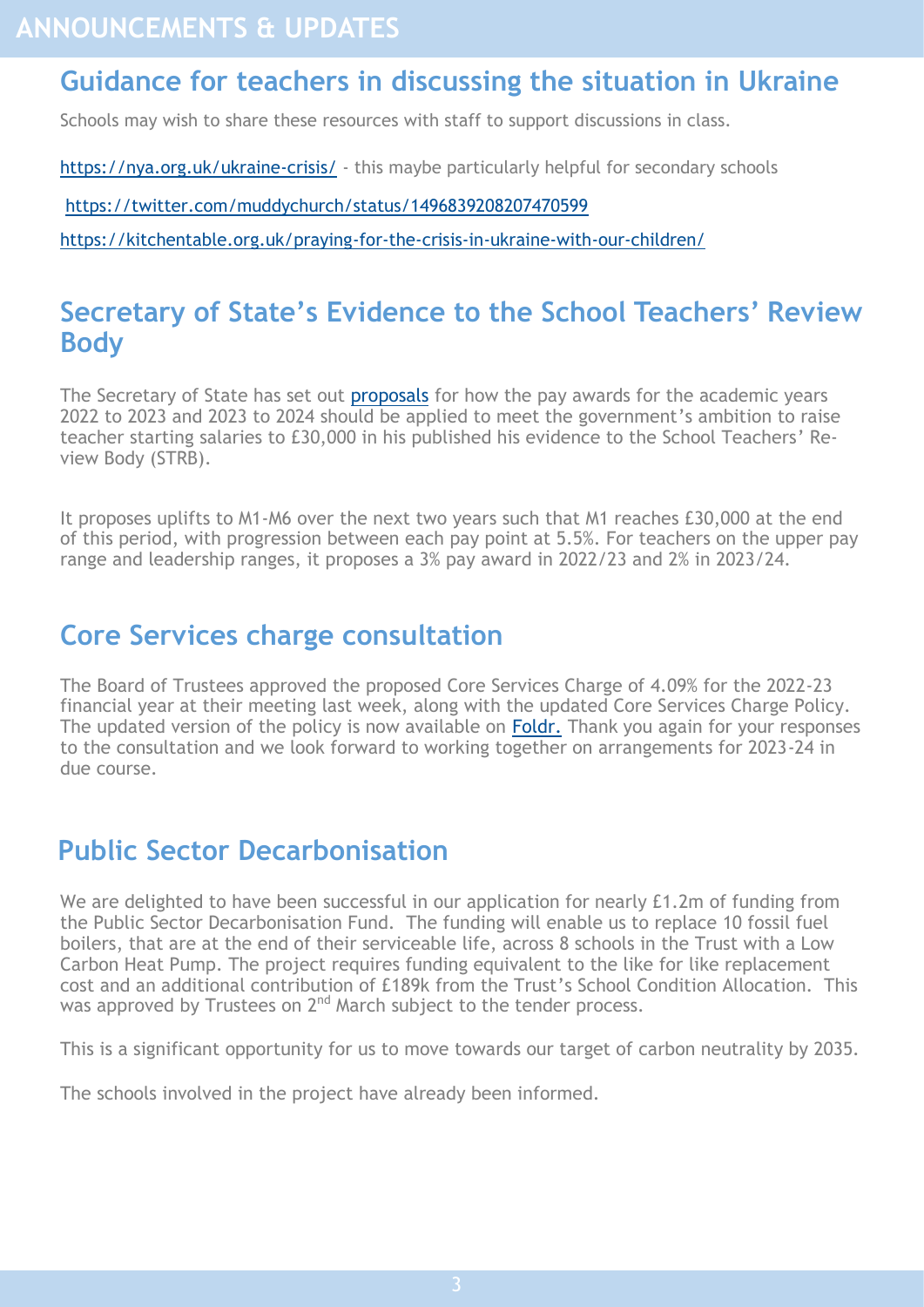#### <span id="page-3-0"></span>**School Condition Allocation – spending priorities for the next 5 years**

The Board of Trustees has considered the proposed prioritisation of the Trust's School Condition Allocation (SCA) over the next 5 years following the new condition and M&E surveys. It is estimated that the Trust's SCA funding will be just under £1.4m each year.

The Trustees approved a plan that includes the following:

- 5% for project management
- 5% for emergency works
- 5% for contingency
- £50,000 annual bid fund
- £50,000 annual contribution to a major projects fund (to enable match funding for major project(s))
- £189k contribution to the Public Sector Decarbonisation Scheme

The remaining funds were approved as available to deliver projects in schools identified in the condition and M&E surveys. The funding available is sufficient to meet all of the D1, C1, D2  $\alpha$ C2 (the most significant and immediate issues) items deemed necessary in the condition and M&E surveys, with some funds remaining available. The Trustees will review the position again in May and will consider how the remaining funds can be allocated within the 5 year plan in due course.

The Hub Estates Leads are now carrying out a final review of the projects that will be approved for funding and we intend to provide this information to schools by the end of March.

Please note that, whilst there can be some certainty around the projects identified for funding in year 1 of the plan, the funding for projects in future years (particularly years 3 to 5) are subject to change. The priority for SCA funding is condition and, apart from schools devolved formula capital allocations, we have no other guaranteed sources of capital funding. Therefore, should significant unexpected condition issues occur, funding may need to be reprioritised.

Please note that bids for additional SCA funding are due by 29<sup>th</sup> April. Full details were provided in the bulletin on 14<sup>th</sup> December.

#### **Civica**

We have been experiencing a number of difficulties with the implementation of the Civica system. You may well have experienced some issues with the system and will certainly have noticed the delays to our implementation plans.

We recently held a 'crisis' meeting with the Managing Director of Civica, Kirsty Fowler. We have agreed a new project plan and Kirsty is taking personal responsibility for this as Project Sponsor. The new project plan targets 31st March for issues with the core systems to be resolved and 1<sup>st</sup> June for all modules to be successfully implemented and tested.

We thank you for your patience and understanding as we go through this process. Please can we request that Business Managers raise any system issues with the Trust's HR team so we can ensure that they are resolved in line with the timetable above.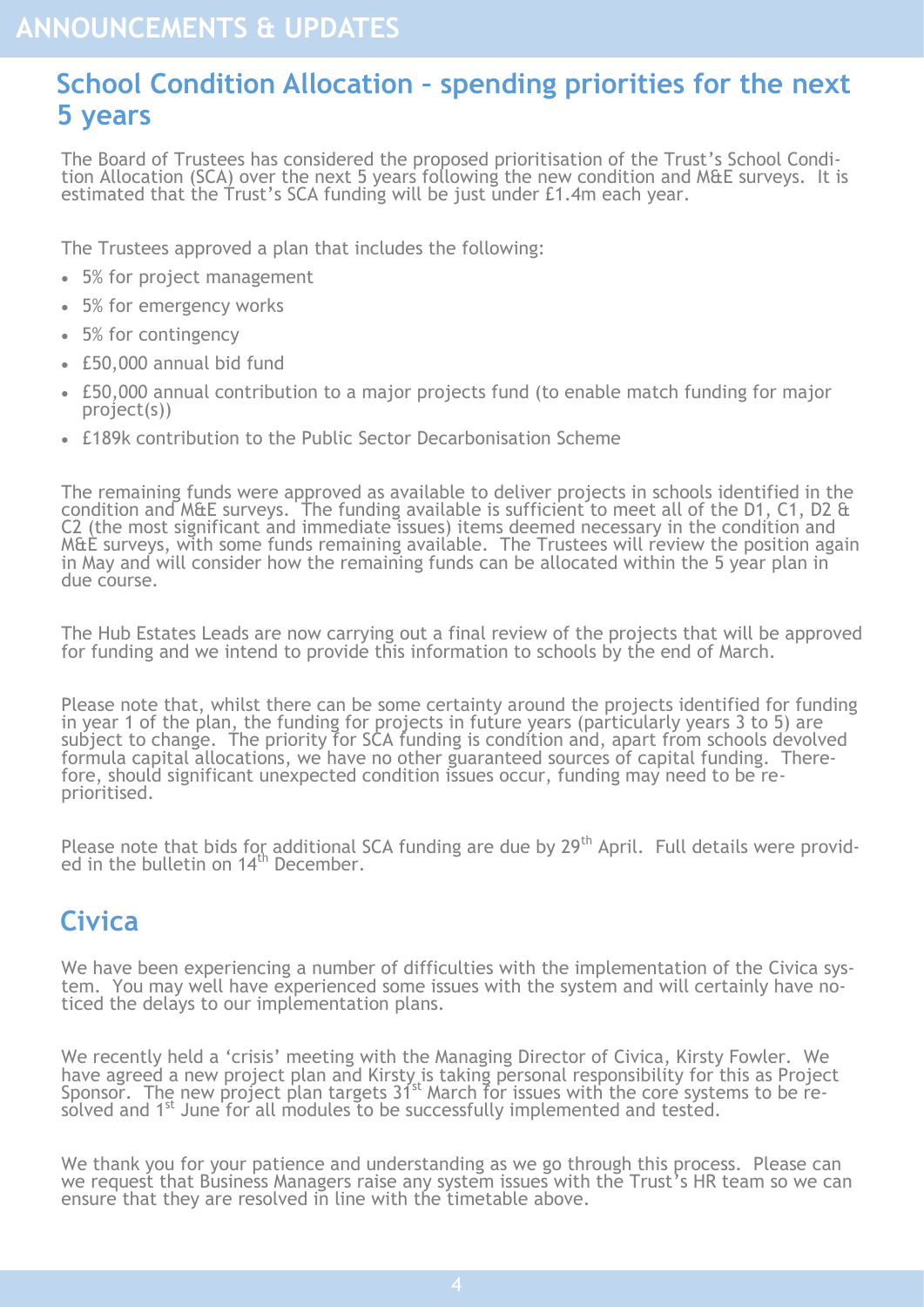## <span id="page-4-0"></span>**Neo People – Payroll Bureau (info, heads & SBMs)**

As you will be aware, we are moving over to our new payroll provider with effect from 1st April 2022. They have been working well with us to transfer the data across to their system and are running parallel runs to check the payroll reports mirror that of our current payroll provider FS4S. We are in the process of pulling together the process that schools will need to follow when sending data to payroll. This information, including payroll schedules, examples of reports and how to send data, will be provided to schools shortly.

Neo People have offered to join our hub SBM meetings to introduce themselves to you and we will get these arranged.

FS4S will return to schools any payroll data that needs to be processed after 1st April, as this will need to be passed onto Neo People for processing.

#### **Risk Register & H&S minutes - Reminder for Heads and SBMs**

As per the annual planner, can I remind schools to email their latest risk register and set of Health and Safety Governors meeting minutes to enquiries@lsp.org.uk by 11th March please.

Many thanks, Neill Bird

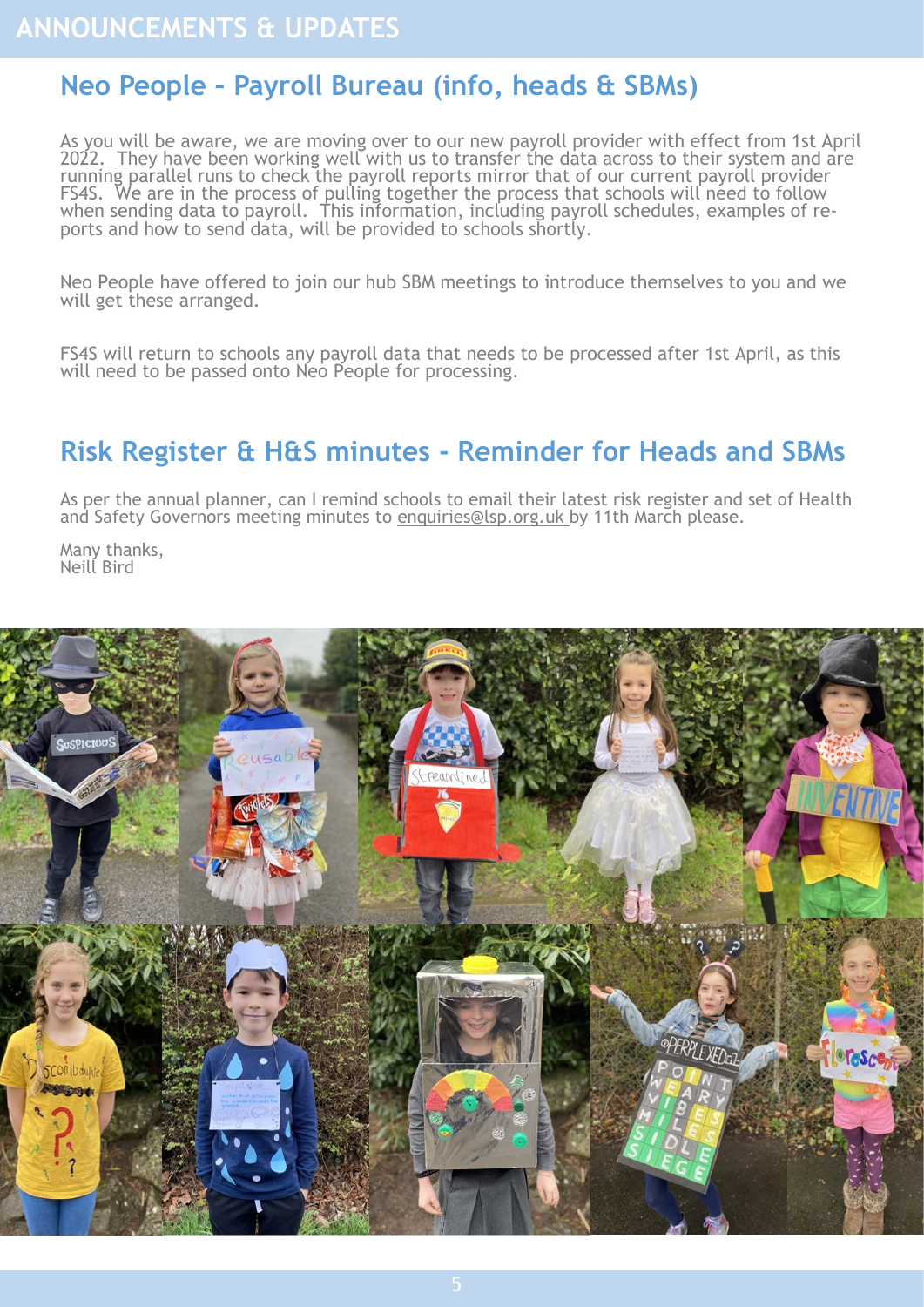#### <span id="page-5-0"></span>**Budget assumptions and guidance for 2022-23 3-year budgets**

As you are aware, we are beginning to think ahead towards 2022-23 budget planning, and all schools should now have received their GAG statements. The proposed timetable for support with budget planning is as follows:

- Your GAG statement will be uploaded as a new funding scenario on Orovia during the week beginning, 7th March.
- The April 2021 Support Staff Pay Award which has now been agreed as well as future pay projections have been sent to Orovia and should be updated by Friday, 11<sup>th</sup> March. When you log into Orovia, the salary notification message will appear once the pay scales have been updated. However, some schools still have the notification from when NI rates were updated earlier in the year. It is worth marking this as read which will remove the message in advance of the new notification appearing. If you save a new version of an Employee Scenario for your 2022-23 budget, this will ensure that all pay changes are applied to your budget forecast.
- Our Budget Assumptions Guidance and supporting tools, including funding calculators, spreadsheet tools for updated Pension Deficit contributions, Covid Catch-up Funding, Core Services Charges, etc, are now available on [Foldr.](https://foldr.lsp.org.uk/public/NRQBP)
- Budget planning support will take place from  $4<sup>th</sup>$  April to 10<sup>th</sup> June. These timings recognise that some schools like to start their budget planning early, but the team will break from budget checks to review budget monitors between  $19<sup>th</sup>$  and  $27<sup>th</sup>$  May. The Finance Team will be contacting all schools shortly to arrange a convenient time for this support. The aim will be for schools to have their draft budget plans ready for review by 9.00am on the day booked for your support, with a follow-up remote meeting later in the day to discuss your draft budget. The aim of these meetings is to offer you support and a 'second pair of eyes' before your 3-year budget plan is agreed by your LGB. The timings are tight, so it is worth planning your budget preparation to make the most of the support.
- All schools must have had their budgets approved by their LGB by  $17<sup>th</sup>$  June.

#### **Joint statement from the Chair of the Avon Pension Fund Committee, and the Chair of the Avon Pension Fund Investment Panel on the unfolding crisis in Ukraine**

The full statement is available [here,](https://www.avonpensionfund.org.uk/statement-unfolding-crisis-ukraine) but please see extracts below:

"As a leader in the field of responsible investment and where social factors, specifically human rights, form a key pillar of our responsible investment principles, we were shocked to learn of the invasion of Ukraine by Russia, and we are naturally concerned about the unfolding humanitarian crisis in the region….With immediate effect and together with our partner funds that make up the Brunel Pension Partnership (Brunel), we commit to prohibiting any new investments in Russian assets and will further disinvest from all Russian-controlled and Russian-owned assets, bonds and equities, wherever they are domiciled….Where we have exposure to non-Russian companies and assets that derive a material proportion of their revenues from Russia, we will seek to engage both at the company and policy level to the same end."